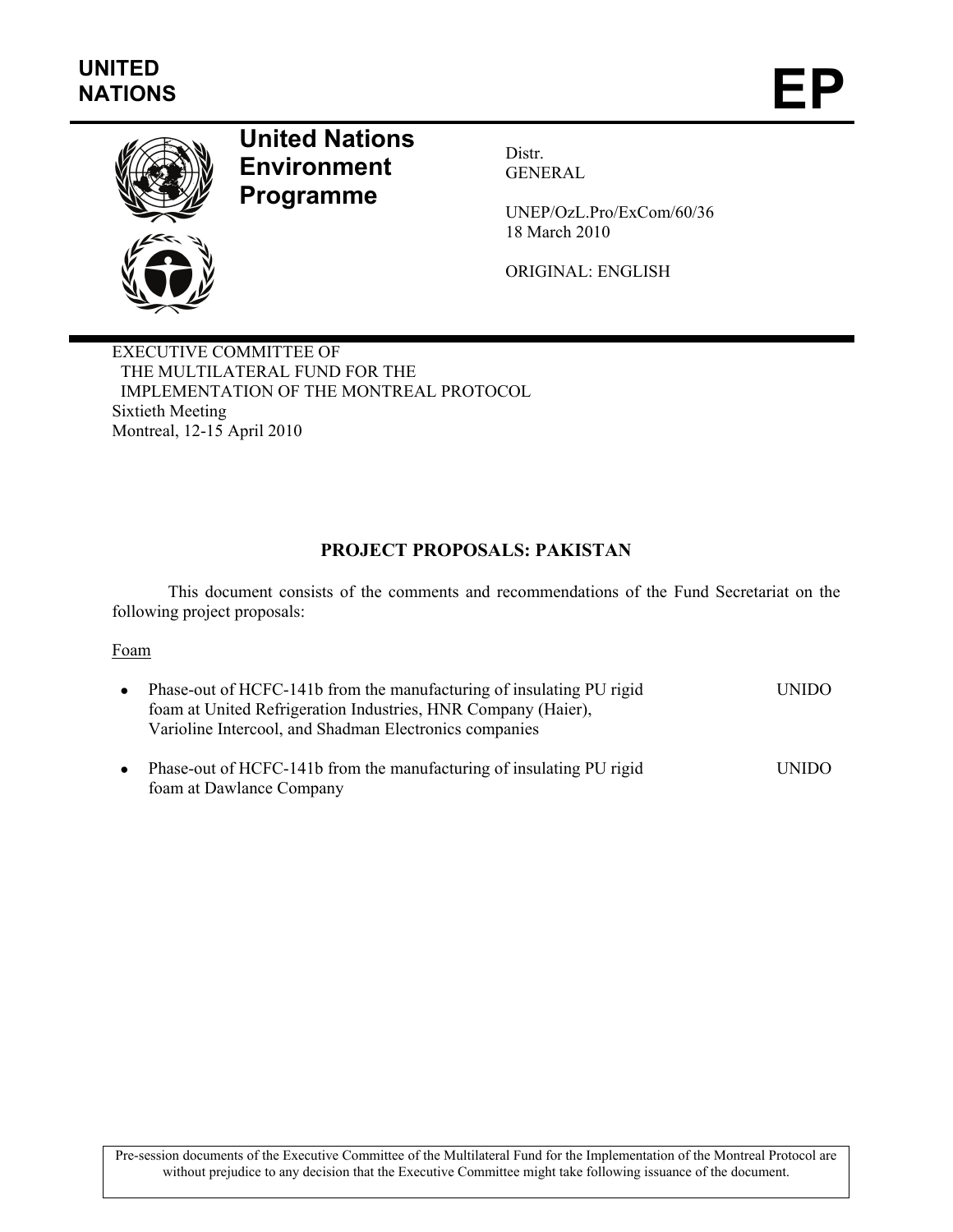#### **PROJECT EVALUATION SHEET – NON-MULTI-YEAR PROJECT PAKISTAN**

## **PROJECT TITLE(S) BILATERAL/IMPLEMENTING AGENCY**

| (a) | Phase-out of HCFC-141b from the manufacturing of insulating PU rigid      | UNIDO - |
|-----|---------------------------------------------------------------------------|---------|
|     | foam at United Refrigeration Industries, HNR Company (Haier), Varioline   |         |
|     | Intercool, and Shadman Electronics companies                              |         |
| (b) | Phase-out of HCFC-141b from the manufacturing of insulating PU rigid foam | UNIDO.  |
|     | at Dawlance Company                                                       |         |

| NATIONAL CO-ORDINATING AGENCY | Ozone Office, Ministry of Environment, Government of |
|-------------------------------|------------------------------------------------------|
|                               | Pakistan                                             |

### **LATEST REPORTED CONSUMPTION DATA FOR ODS ADDRESSED IN PROJECT A: ARTICLE-7 DATA (ODP TONNES, 2008, AS OF FEBRUARY 2010)**

| <b>HCFC</b><br>. `H I `C<br>دب | 189.5 |  |
|--------------------------------|-------|--|
|                                |       |  |
|                                |       |  |

#### **B: COUNTRY PROGRAMME SECTORAL DATA (ODP TONNES, 2008, AS OF FEBRUARY 2010)**

| ODS       |                |                 |              |              |       |  |
|-----------|----------------|-----------------|--------------|--------------|-------|--|
| HCFC-141b | 1212<br>. 41.4 | HCFC 142b       | $_{\rm 0.0}$ |              |       |  |
| HCFC-22   | 68.3           | <b>HCFC 123</b> | $_{\rm 0.0}$ | <b>Total</b> | 189.5 |  |

### **CFC consumption remaining eligible for funding (ODP tonnes)** 0.0

| <b>CURRENT YEAR BUSINESS PLAN</b> |    | TTC C<br>unding | Phase-out ODP tonnes |
|-----------------------------------|----|-----------------|----------------------|
| <b>ALLOCATIONS</b>                | (a | 000.<br>. რ     | 20                   |

| <b>PROJECT TITLE:</b>                               | (a)                          | (b)                |
|-----------------------------------------------------|------------------------------|--------------------|
| ODS use at enterprise (ODP tonnes):                 | 49.2                         | 22.4               |
| ODS to be phased out (ODP tonnes):                  | 49.2                         | 22.4               |
| Project duration (months):                          | 24                           | 24                 |
| Initial amount requested (US \$):                   | 4,704,943                    | 1,546,711          |
| Final project costs (US \$):                        |                              |                    |
| Incremental Capital Cost:                           | 3,238,000                    | 1,166,000          |
| Contingency $(10\%)$ :                              | 323,800                      | 116,600            |
| Incremental Operating Cost:                         | $-2,441$                     | $-1,110$           |
| <b>Total Project Cost:</b>                          | 3,559,359                    | 1,281,490          |
| Local ownership $(\%)$ :                            | 100                          | 100                |
| Export component $(\% )$ :                          | $1\%$ <sup>1</sup>           | $1\%$ <sup>2</sup> |
| Requested grant (US \$):                            | 3,559,359                    | 1,281,490          |
| Cost-effectiveness (US $\frac{s}{kg}$ ) (*):        | 7.94                         | 6.29               |
| Implementing agency support cost (US \$):           | 266,952                      | 96,112             |
| Total cost of project to Multilateral Fund (US \$): | 3,826,311                    | 1,377,602          |
| Status of counterpart funding (Y/N):                | n/a                          | n/a                |
| Project monitoring milestones included (Y/N):       | Y                            | Y                  |
| <b>SECRETARIAT'S RECOMMENDATION</b>                 | For Individual Consideration |                    |

(\*) The combined cost-effectiveness of the conversion of the five enterprises is US \$7.43/kg.

<sup>&</sup>lt;sup>1</sup> Export to Article 5 countries only <sup>2</sup> Export to Article 5 countries only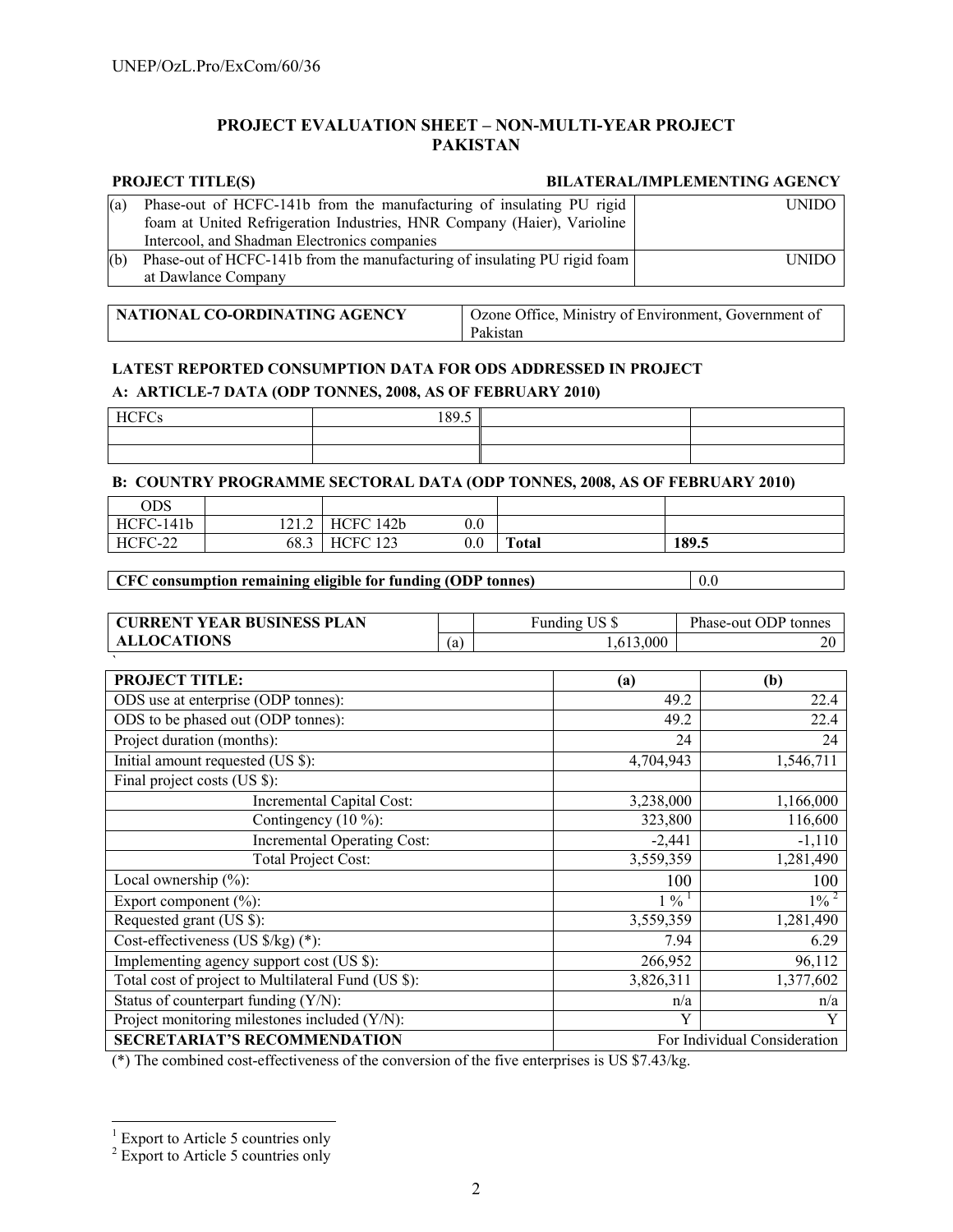### **PROJECT DESCRIPTION**

1. On behalf of the Government of Pakistan, UNIDO has submitted to the  $60<sup>th</sup>$  Meeting of the Executive Committee the following two project proposals for the conversion from HCFCs to hydrocarbons in manufacturing domestic and/or commercial refrigeration equipment (foam component) in Pakistan:

- (a) Phase-out of HCFC-141b from the manufacturing of insulating polyurethane (PU) rigid foam at United Refrigeration Industries, HNR Company (Haier), Varioline Intercool, and Shadman Electronics companies, at a total cost of US \$4,704,943 plus agency support costs of US \$352,871. Implementation of the project will result in the phase-out of 49.20 ODP tonnes (448.10 metric tonnes) of HCFC-141b; and
- (b) Phase-out of HCFC-141b from the manufacturing of insulating PU rigid foam at Dawalance Company, at a total cost of US \$1,546,711 plus agency support costs of US \$116,003. Implementation of the project will result in the phase-out of 22.4 ODP tonnes (203.7 metric tonnes) of HCFC-141b.

2. The levels of HCFC consumption in 2009 and the estimated costs of conversion for each of the manufacturing enterprises, as submitted, are summarized in the table below.

| Enterprise                      | <b>HCFC-141b consumption</b> | <b>Funding</b>    |           |
|---------------------------------|------------------------------|-------------------|-----------|
|                                 | <b>Tonnes</b>                | <b>ODP</b> tonnes | (US\$)    |
| United Refrigeration Industries | 294.9                        | 32.4              | 1,898,496 |
| HNR Company (Haier)             | 69.9                         | 7.7               | 1,054,151 |
| Varioline Intercool Pakistan    | 47.7                         | 5.2               | 1,048,138 |
| <b>Shadman Electronics</b>      | 35.6                         | 3.9               | 704,158   |
| Dawlance                        | 203.7                        | 22.4              | 1,546,711 |
| Total                           | 651.8                        | 71.7              | 6,251,654 |

**Domestic and commercial refrigeration enterprises covered by the project** 

3. The five companies selected cyclopentane as the replacement for HCFCs, since it is a natural substance with far lower global warming potential (GWP) than HCFC-141b and any other HFC-based alternatives, and makes it possible to avoid the use of a high global warming gas. Introduction of HFC-245fa technology would have resulted in only limited changes in the production line, while introduction of HFC-365/227 technology would require the installation of a polyol storage tank. However, the issues associated with HFC-based technologies are their high prices (i.e., higher operating costs), availability, and high GWP values. Therefore, HFC-based technologies were not selected by the enterprises.

4. The description of the foam operations and conversion requirements of each manufacturing enterprise are presented below.

# *United Refrigeration Industries Limited*

5. United Refrigeration Industries Limited (URIL) is a locally owned enterprise established in March 1980, manufacturing different types and sizes of refrigeration equipment, with a total production of 373,000 units in 2009. The enterprise has two foaming lines in one location and an additional one, 0.5 km apart. Two lines are for the cabinets and doors, and include two high-pressure 80 kg/min foam dispensers (Krauss Maffei) serving four mixing heads altogether, and pre-mixing systems including tanks. The other line is mainly used for cabinets, and includes one high pressure foam dispenser serving two mixing heads, and pre-mixing systems including tanks. Conversion to cyclopentane involves installation of three new high-pressure dispensers (US \$300,000 each including safety equipment and installation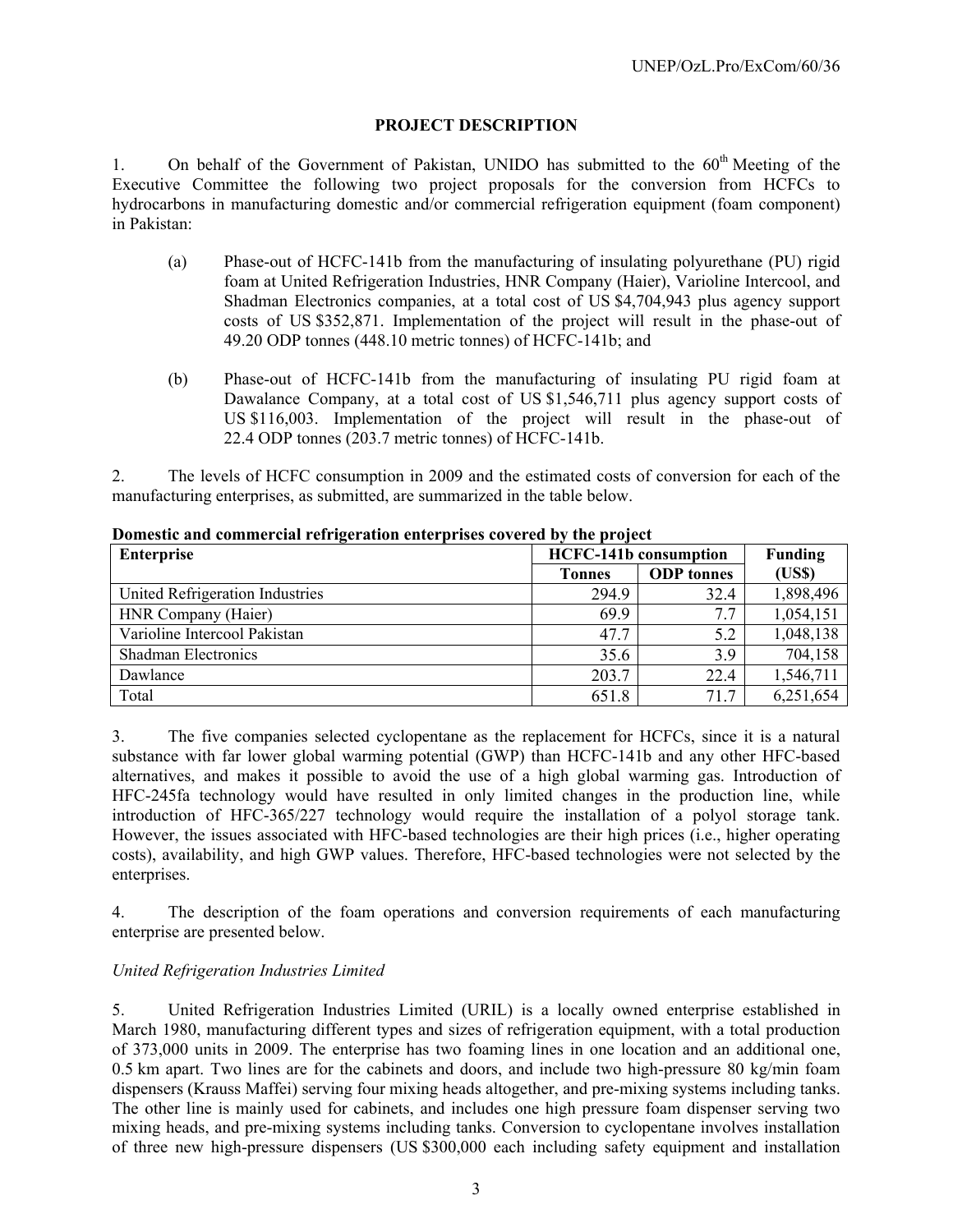costs). It also includes two 20 m<sup>3</sup> cyclopentane storage tanks (US\$150,000 each), two pre-mixers (US \$40,000 each), jigs retrofit (US \$114,000) and safety-related equipment (US \$389,000). Incremental operating savings have been estimated at US \$7,800 for a two-year period.

#### *Dawlance*

6. Dawlance Private Limited, is locally-owned enterprise manufacturing refrigerators and freezers established in January 1991, with an annual production of 239,000 units in 2009. The enterprise has three assembly lines in two different locations, 2.0 km apart. One line is for cabinets and includes a high-pressure 40 kg/min foam dispenser (Krauss Maffei) with one mixing head, and pre-mixing systems including tanks, and the other line is for doors and includes 40 kg/min foam dispenser (Krauss Maffei) with one mixing head, and pre-mixing systems including tanks. The third assembly line is for cabinets and doors and includes a high-pressure 102 kg/min foam dispenser (Krauss Maffei) with one mixing head, a low-pressure foam dispenser, and pre-mixing systems including tanks. Conversion to cyclopentane involves installation of two new high-pressure dispensers (US \$300,000 each including safety equipment and installation costs); two 20  $\text{m}^3$  cyclopentane storage tanks (US\$150,000 each), two pre-mixers (US \$40,000 each), jigs retrofit (US \$75,000) and safety-related equipment (US \$406,000). Incremental operating savings have been estimated at US \$5,389 for a two-year period.

#### *HNR*

7. HNR Private Limited, is a joint venture between Ruba Group of Pakistan (70 per cent shares) and Haier Group of China (30 per cent). The enterprise, was established in November 2001 and manufactures refrigerators and freezers, with an annual production of 75,000 units in 2009. The enterprise has one foaming line for cabinets and includes a high-pressure 90 kg/min foam dispenser (Cannon) with one mixing head, and another foaming line for doors, which includes a low-pressure 34 kg/min foam dispenser (Wuhan Light Industries, China) with one mixing head and a pre-mixing system including tanks. Conversion to cyclopentane involves installation of two new high-pressure dispensers (US \$300,000 each including safety equipment and installation costs); one 10  $m<sup>3</sup>$  cyclopentane storage tanks (US\$100,000), one pre-mixer (US \$40,000), jigs retrofit (US \$42,000) and safety-related equipment (US \$203,000). Incremental operating savings have been estimated at US \$ 1,849 for a two-year period.

#### *Varioline Intercool*

8. Varioline Intercool is a joint venture between Varioline Pakistan (60 per cent shares) and Songserm Intercool Thailand (40 per cent). The enterprise, was established in September 1995 and manufactures visi/chest cooler and chest freezers , with an annual production of 79,000 units in 2009. The enterprise has one foaming line for cabinets and one foaming line for doors, and includes two high-pressure 60 kg/min foam dispenser (Krauss Maffei) each with one mixing head, and pre-mixing systems including tanks. Conversion to cyclopentane involves installation of two new high-pressure dispensers (US \$300,000 each including safety equipment and installation costs); one 10 m<sup>3</sup> cyclopentane storage tank (US\$100,000), one pre-mixer (US \$40,000), jigs retrofit (US \$36,000) and safety-related equipment (US \$203,000). Incremental operating savings have been estimated at US \$1,262 for a two-years period.

#### *Shadam Electronics*

9. Shadam Electronics is locally-owned enterprise established in June 1981, manufacturing ice cream cabinets with an annual production of 31,000 units in 2009. The enterprise has one foaming line for cabinets and doors, and includes a high-pressure 80 kg/min foam dispenser (Elastogram) with one mixing head, and a pre-mixing system including tanks. Conversion to cyclopentane involves installation of one new high-pressure dispenser (US \$300,000 including safety equipment and installation costs); one 5 m<sup>3</sup> cyclopentane storage tank (US\$75,000), one pre-mixer (US \$40,000), jigs retrofit (US \$48,000) and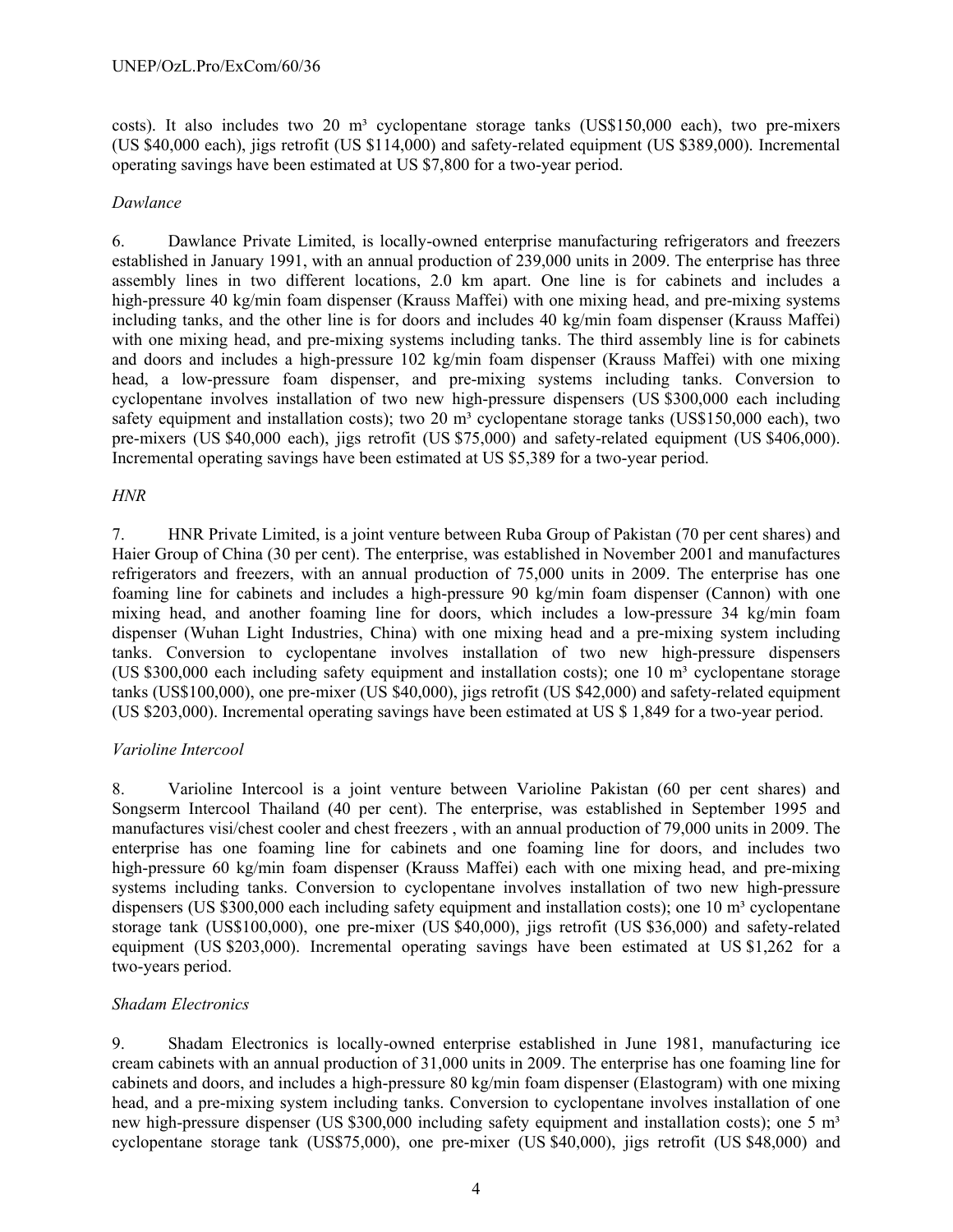safety-related equipment (US \$203,000). Incremental operating savings have been estimated at US \$942 for two-year period.

10. The proposed time for project implementation is two years.

### **SECRETARIAT'S COMMENTS AND RECOMMENDATIONS**

### **COMMENTS**

11. The Secretariat reviewed the projects in the context of the policy paper on the revised analysis of relevant cost considerations surrounding the financing of HCFC phase-out submitted to the 55<sup>th</sup> Meeting (UNEP/OzLPro/ExCom/55/47), relevant decisions adopted on HCFC phase-out, as well as relevant guidelines and policies relating to approval of foam projects under the Multilateral Fund.

12. The conversion from HCFCs to hydrocarbons in the five enterprises manufacturing domestic and/or commercial refrigeration equipment in Pakistan was submitted under one project proposal at a total cost of over US \$6.25 million, eight weeks in advance of the Meeting of the Executive Committee. In light of decision 20/7 (i.e., projects over US \$5 million should be submitted twelve weeks in advance), the Secretariat advised UNIDO that it will begin reviewing the project only after all documents for the  $60<sup>th</sup>$  Meeting have been finalized, and requested UNIDO's deferral of the project to the  $61<sup>st</sup>$  Meeting. Subsequent to this request, UNIDO divided the proposal into two covering the same five enterprises, with each proposal at a funding level below US \$5.0 million. The Secretariat reviewed both project proposals. The Secretariat has raised this issue in the Overview of issues identified during project review document (UNEP/OzL.Pro/ExCom/60/15).

#### Projects previously approved for conversion from CFC-11 to HCFC141b

13. At its  $25<sup>th</sup>$  Meeting, the Executive Committee approved a project for the phase-out of 11.5 ODP tonnes of CFC-11 (foam) and 4.0 ODP tonnes of CFC-12 (refrigerant) by converting to HCFC-141b and HFC134a in the manufacture of commercial refrigeration equipment at Shadman Electronic Industries P. Ltd. Funding of US \$236,936 was approved for the replacement of a low-pressure foam dispenser by a high-pressure unit, refrigerant evacuation and charging equipment, vacuum pumps. The project was successfully completed in August 2000.

14. Subsequently, at its  $42<sup>nd</sup>$  Meeting, the Executive Committee approved funding of US \$1,126,855 for the phase-out of CFC-11 (foam) and CFC-12 (refrigerant) in the manufacture of refrigeration equipment at Dawlance, United Refrigeration, Ice Age, and 29 small enterprises. Conversion of Dawlance to non-CFC technologies included the retrofit of a high pressure foam dispenser and batch premixing (foam component), and vacuum pumps (refrigeration component) at a total cost of US \$120,020. Conversion of United Refrigeration included the installation of a batch premixing station (foam component) and HFC-134a charging unit, vacuum pumps and leak detectors (refrigerant component). The 29 SMEs covered by the project were converted by providing manual charging machines, portable leak detectors and vacuum pumps (no foam operations).

15. Additionally, UNIDO provided a brief description of the status of the other 10 investment projects for the conversion of CFC-11 to HCFC-141b in the domestic and commercial refrigeration sectors that were also approved by the Committee.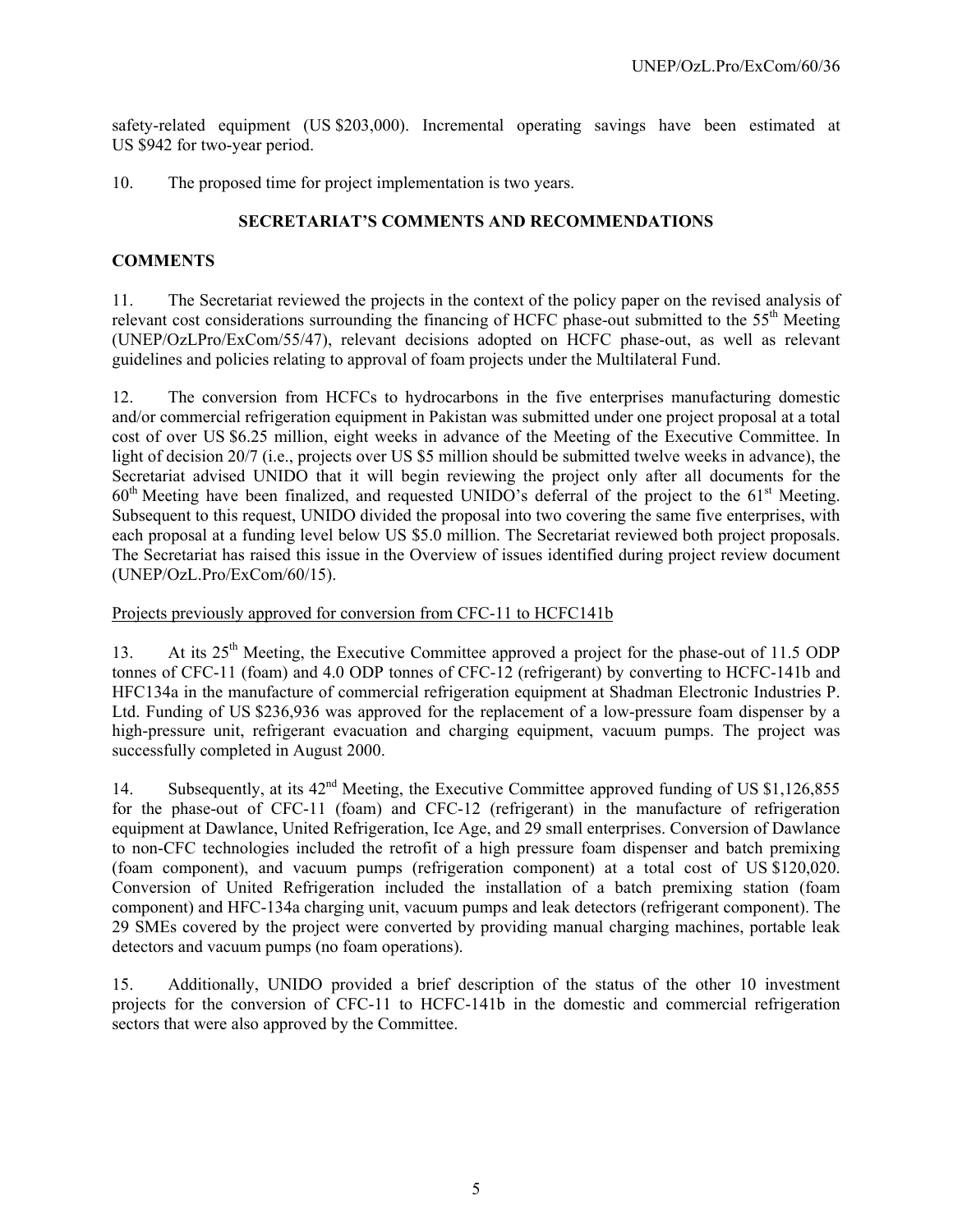# HCFC phase-out strategy in Pakistan

16. The Government is proposing to submit the HPMP to the  $61<sup>st</sup>$  Meeting of the Executive Committee. Based on the surveys conducted so far, the 2009-2012 HCFC consumption for each HCFC current use in Pakistan has been estimated, as shown in the table below.

| Substance | 2009     |                   | 2010     |                   | 2011     |                   | 2012     |                   |
|-----------|----------|-------------------|----------|-------------------|----------|-------------------|----------|-------------------|
|           | m tonnes | <b>ODP</b> tonnes | m tonnes | <b>ODP</b> tonnes | m tonnes | <b>ODP</b> tonnes | m tonnes | <b>ODP</b> tonnes |
| HCFC-22   | .915.0   | 105.3             | 2.029.9  | '11.6'            | 2.151.7  | 18.3              | 2.280.8  | 125.4             |
| HCFC-141b | .219.0   | 134.1             | .292.1   | 142.1             | .369.7   | 150.7             | .451.9   | 159.7             |
| Total     | 3.134.0  | 239.4             | 3.322.0  | 253.7             | 3.521.4  | 269.0             | 3,732.7  | 285.1             |

**Forecasted 2009-2012 HCFC consumption in Pakistan** 

17. Based on the figures presented in the above table the estimated HCFC baseline for compliance is 246.6 ODP tonnes. From the extrapolated consumption of 285.1 ODP tonnes in 2012, the Government of Pakistan would need to phase-out 38.5 ODP tonnes of HCFCs to meet the 2013 freeze and an additional 24.7 ODP tonnes of HCFCs to meet the 2015 compliance target (or 63.2 ODP tonnes in total). The total volume of HCFC-141b currently (2009) used by the five manufacturing plants covered under the project is 71.7 ODP tonnes (or 79.7 ODP tonnes forecasted in 2012). This could result in the phase-out of 16.5 ODP tonnes (150 metric tonnes) of HCFC-141b over the total amount needed to meet the 2013 and 2015 compliance targets.

18. With regard to the reasons for submitting the five domestic and commercial refrigeration projects, and its impact on meeting the 2013 and 2015 HCFC consumption levels, UNIDO responded by indicating that the projects were prepared according to the country's priorities to meet the first two HCFC phase-out control levels. Through the survey undertaken for the preparation of the HPMP, two first-conversion refrigeration manufacturing enterprises (NHR, Varioline) were identified for early conversion to non-HCFC technologies. The second-stage conversion enterprises (i.e., United, Dawlance and Shadam) were also included in the proposal, taking into consideration the ongoing discussions on relevant HCFC policy issues, and the fact that the project will assist Pakistan to meet the 2013 freeze and the 2015 10 per cent reduction in HCFC consumption.

19. Upon a request for further clarification, UNIDO confirmed that foam systems are mixed *in situ* by each enterprise.

# Cost and other related issues

20. The Secretariat raised a number of capital cost related issues. These included the request for new foam dispensers for the use of hydrocarbon rather than retrofitting the dispensers in the baseline, and the high cost of new foam dispensers and storage tanks for cyclopentane as compared to similar requests in projects approved so far. It was also noted that the same specifications were used for several equipment items irrespective of the baseline equipment and the production capacities of the enterprises. After the discussions, retrofitting of most of the foam dispensers in the baseline for the use of cyclopentane was agreed, including replacing only those that were more than 10 years old with similar capacity equipment. Costs of storage tanks for cyclopentane and ancillary equipment, and safety related equipment were adjusted according to the production levels and sizes of the enterprises. Conversion to cyclopentane technology resulted in incremental operating savings of US \$3,552, mainly due to the lower price of cyclopentane (US \$1.75/kg) compared to HCFC-141b (US \$2.03/kg). The total cost of the project as agreed amounts to US \$4,840,849, with a cost-effectiveness of US \$7.43/kg, with the following distribution by manufacturing plant: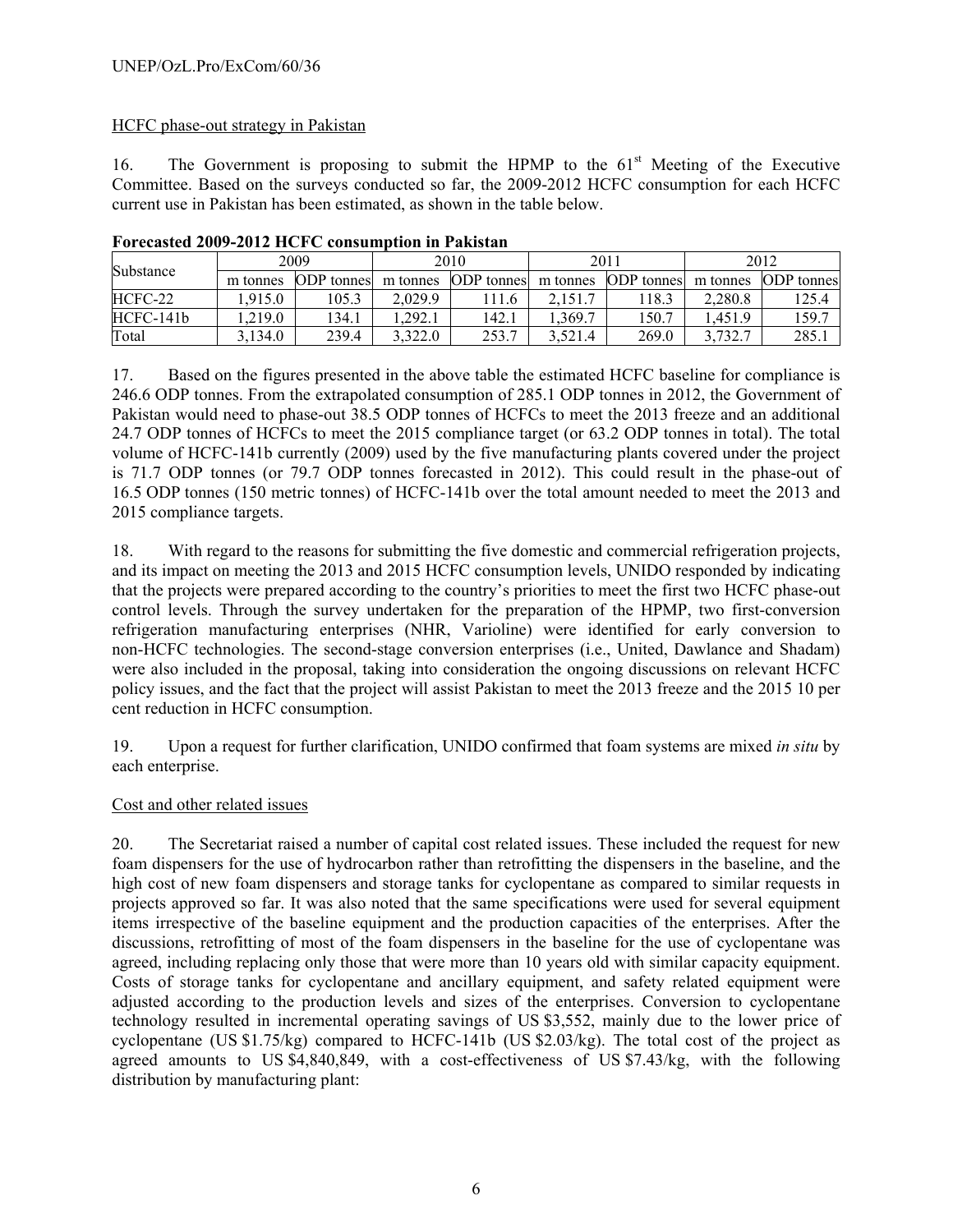|                                 | Cost (US\$) |           |              |  |  |  |
|---------------------------------|-------------|-----------|--------------|--|--|--|
| <b>Enterprise</b>               | Capital     | Operating | <b>Total</b> |  |  |  |
| United Refrigeration Industries | 1,464,100   | (1,607)   | 1,462,493    |  |  |  |
| HNR Company (Haier)             | 757,900     | (381)     | 757,519      |  |  |  |
| Varioline Intercool Pakistan    | 825,000     | (260)     | 824,740      |  |  |  |
| Shadman Electronics             | 514,800     | (194)     | 514,606      |  |  |  |
| Dawlance                        | 1,282,600   | (1, 110)  | 1,281,490    |  |  |  |
| Total                           | 4,844,400   | (3,551)   | 4,840,849    |  |  |  |

21. The overall cost effectiveness of the two projects of US \$7.43/kg, is below the thresholds of US \$13.76/kg for domestic refrigeration and US \$15.21/kg for commercial refrigeration. Furthermore, in cases where hydrocarbon-based technologies were chosen to replace CFCs in domestic refrigeration projects, the numerator should be discounted by up to 35 per cent when calculating the cost-effectiveness value. The Secretariat notes that projects in the refrigeration sector have historically addressed the phase-out of ODS used as blowing agent (CFC-11 or HCFC-141b) and as refrigerant (CFC-12). Accordingly, in the overview of issues identified during project review document (UNEP/OzL.Pro/ExCom/60/15), the Secretariat is presenting an issue on the cost-effectiveness of projects for the conversion of domestic and/or commercial refrigeration enterprises where the total HCFC consumption is in foam blowing (such as the projects in Pakistan).

#### Impact on the environment

22. The Secretariat attempted to make a preliminary calculation of the impact on the climate of the phase-out of HCFC consumption through the five domestic and commercial refrigeration manufacturing enterprises in Pakistan, based only on the GWP values of the blowing agents and their levels of consumption before and after conversion. According to this methodology, once the project is completed, a total of 71.7 ODP tonnes (651.8 metric tonnes) of HCFC-141b will be phased out, 391.1 tonnes of cyclopentane will be phased in, and  $454,956$  tonnes of  $CO<sub>2</sub>$  that would have been emitted into the atmosphere will have been avoided.

| <b>Substance</b>         | GWP | Tonnes/year | $ CO2$ -eq (tonnes/year) |
|--------------------------|-----|-------------|--------------------------|
| <b>Before conversion</b> |     |             |                          |
| HCFC-141b                | 713 | 651.8       | 464,733                  |
| <b>After conversion</b>  |     |             |                          |
| Cyclopentane             |     | 391.1       | 9 777                    |
| Net impact               |     |             | -454,956                 |

(\*) Based on a HCFC-141b:cyclopenatne ratio of 1.00:0.60.

# **RECOMMENDATIONS**

23. Recalling its decision 55/43(b), by which the Executive Committee invited bilateral and implementing agencies to prepare and submit project proposals to the Secretariat for those HCFC uses addressed in paragraphs (c), (d), (e) and (f) of the decision so that it could choose those that best demonstrated alternative technologies and facilitated the collection of accurate data on incremental capital cost and incremental operating costs or savings, as well as other data relevant to the application of the technologies, the Executive Committee may wish:

(a) To consider approving the project for the phase-out of HCFC-141b from the manufacturing of insulating polyurethane rigid foam at United Refrigeration, Dawlance, HNR Company, Varioline Intercool and Shadman Electronics companies at a total cost of US \$4,840,849 and agency support costs of US \$363,064 for UNIDO;